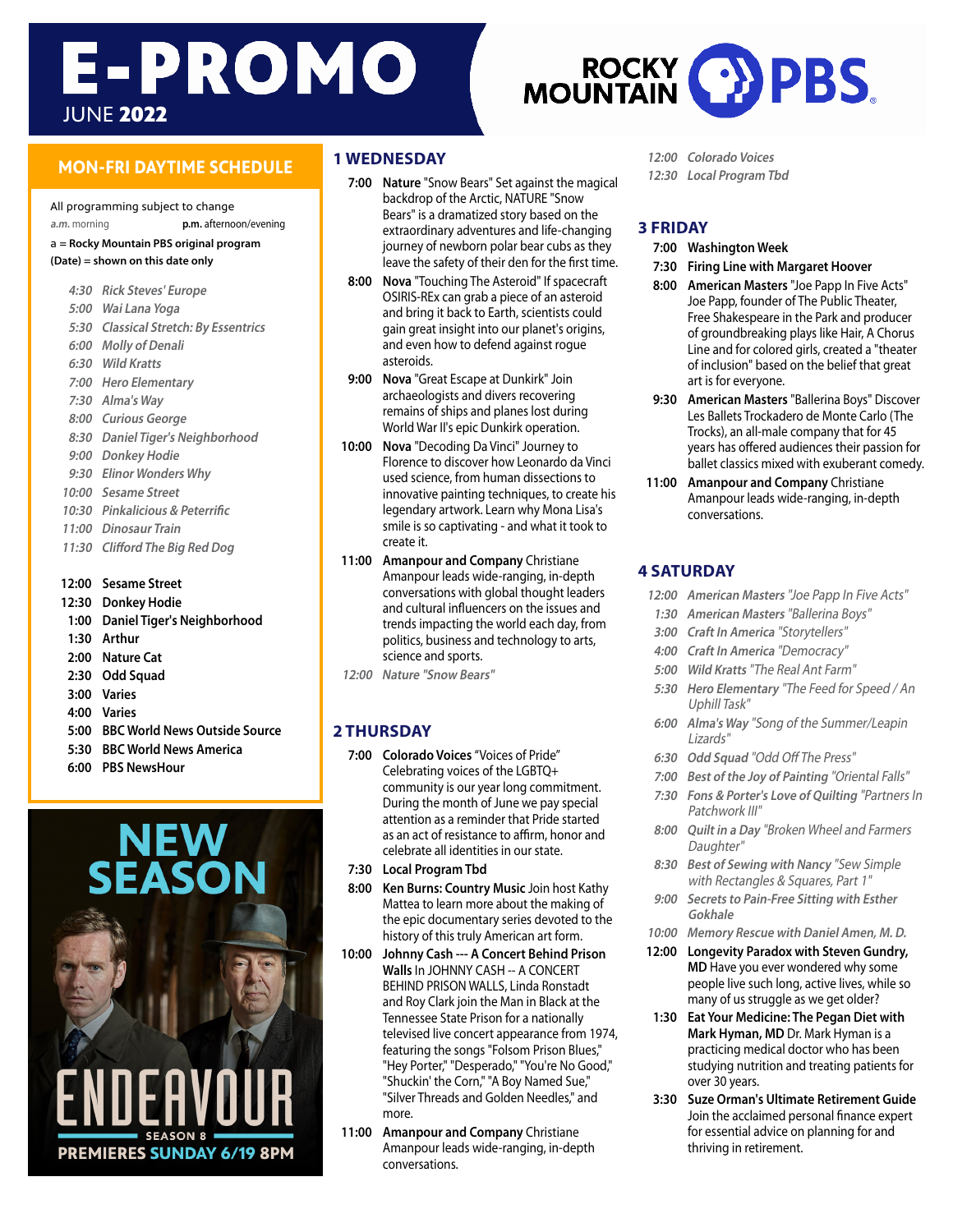- **5:30 Paul Anka: His Hits and a Tribute to Frank Sinatra**
- **6:00 Paul Anka: His Hits and a Tribute to Frank Sinatra** Grab a front-row seat at this concert taped at the Smith Center in Las Vegas and celebrate the legendary singer-songwriter's career as he pays tribute to his greatest mentor.
- **7:00 The Doo Wop Project** Meet the supergroup of Broadway stars who recreate and reimagine some of the greatest music in American pop and rock history.
- **8:30 Prince and the Revolution: The Purple Rain Tour** Experience the powerful performance by Prince and The Revolution on their legendary Purple Rain Tour, featuring hits like "Let's Go Crazy, " "Little Red Corvette," "When Doves Cry" and a mind-bending 18+ minute version of "Purple Rain. "
- **10:00 David Bowie: Serious Moonlight** Experience one of the most dramatic and charismatic performances of Bowie's career on his 1983 tour. Recorded live in Vancouver, it features his greatest hits including "Let's Dance," "Heroes," "Golden Years," "China Girl" and "Space Oddity. "
- **11:30 Longevity Paradox with Steven Gundry, MD**

#### **5 SUNDAY**

- **12:00 Longevity Paradox with Steven Gundry, MD**
- **1:00 Prince and the Revolution: The Purple Rain Tour**
- **2:30 David Bowie: Serious Moonlight**
- **4:00 Secrets to Pain-Free Sitting with Esther Gokhale**
- **5:00 Mister Rogers' Neighborhood** "Mister Rogers Talks About Pets"
- **5:30 Daniel Tiger's Neighborhood** "Daniel Waits with Dad/Margaret's New Shoes"
- **6:00 Simple Gift Series** "Hey, There Mr. Beaver! "
- **6:30 Curious George** "Camp George/Hoop Dupe"
- **7:00 Nature Cat** "Moth Frolic-Fest/Dune Patrol"
- **7:30 Wild Kratts** "Falcon City"
- **8:00 Wild Kratts** "The Real Ant Farm"
- **8:30 Xavier Riddle and the Secret Museum** "I Am Maya Angelou/I Am Frederick Douglass"
- **9:00 Odd Squad** "Box Trot/O for a Day"
- **9:30 Alma's Way** "Song of the Summer/Leapin Lizards"
- **10:00 Local Program Tbd**
- **10:30 Local Program Tbd**
- **11:00 All Creatures Great and Small On Masterpiece** "Where The Heart Is"
- **12:00 All Creatures Great and Small On Masterpiece** "Semper Progrediens" Hopeful of a closer relationship with Helen, James invites her to the gala spring dance.
- **1:30 All Creatures Great and Small On Masterpiece** "We Can But Hope" Medical advice clashes with farming wisdom as James and Helen have their first quarrel. Mrs.
- **2:40 All Creatures Great and Small On Masterpiece** "Many Happy Returns" Tristan works out how to make clients happy but then gets bad news.
- **4:00 Rick Steves European Festivals** In RICK STEVES SPECIAL: EUROPEAN FESTIVALS, Rick travels throughout the Continent celebrating the top 10 festivals, each one rich with tradition, great food and fun.
- **5:30 Rick Steves Fascism In Europe**
- **6:00 Rick Steves Fascism In Europe** In this one-hour special, Rick Steves travels back a century to learn how fascism rose and then fell in Europe - taking millions of people with it.
- **7:00 Les Miserables 25th Anniversary Concert at the O2** Celebrate the legendary musical with a stellar cast including Alfie Boe, Nick Jonas, Lea Salonga, Colm Wilkinson, Norm Lewis and Ramin Karimloo.
- **11:00 Rick Steves Why We Travel** RICK STEVES WHY WE TRAVEL is a love note to travel, celebrating the value of exploring our world - whether as a tourist, a traveler, or a pilgrim.
- **12:00 All Creatures Great and Small On Masterpiece "Where The Heart Is"**

# **6 MONDAY**

- **7:00 Big Band Years (My Music Presents)** MY MUSIC Presents THE BIG BAND YEARS returns to the era of the legendary orchestras, great singers and song standards, drawing upon the most beloved melodies that kept the home fires burning and soliders' hearts alive during World War II.
- **9:00 Straight No Chaser: The 25th Anniversary Celebration** Celebrate 25 years with the nine members of the a capella collective as they belt out songs with style, swagger and spirit.
- **10:00 Rmpbs Pre-Taped Breaks for Pledge**
- **10:30 Suze Orman's Ultimate Retirement Guide** Join the acclaimed personal finance expert for essential advice on planning for and thriving in retirement.
- **12:00 Suze Orman's Ultimate Retirement Guide**
- **12:30 Big Band Years**

#### **7 TUESDAY**

- **7:00 Joe Bonamassa: Muddy Wolf at Red Rocks** Guitar Hero Joe Bonamassa performs an exclusive event concert experience at Red Rocks Amphitheater celebrating the music of blues legends Muddy Waters and Howlin' Wolf.
- **8:30 Little Feat Celebrating Waiting for Columbus at the Ryman** Lace up your dancing shoes and celebrate the band's return to the stage.
- **10:30 True Colors: Lgbtq+ Our Stories, Our Songs** Celebrate Pride Month with music from Indigo Girls, Billy Gilman, Morgxn, Peppermint, Jujubee, Alexis Michelle, Trey Pearson, Breanna Sinclaire, Andre de Shields and more along with real-life stories of hope hosted by Harvey Fierstein.
- **12:00 True Colors: Lgbtq+ Our Stories, Our Songs**
- **12:30 Suze Orman's Ultimate Retirement Guide**

# **8 WEDNESDAY**

- **7:00 Nature** "American Horses" American horses are icons. Mustang.
- **8:30 Ken Burns: The National Parks** Explore the beauty and grandeur of our nation's magnificent parks, from Acadia to Yosemite, Yellowstone to the Grand Canyon.
- **10:30 Memory Rescue with Daniel Amen, M. D.**  In Memory Rescue with Daniel Amen, MD, Dr. Amen talks about how you can improve your memory and even rescue it if you think it's headed for trouble.
- **12:00 Memory Rescue with Daniel Amen, M. D.**
- **12:30 Nature "American Horses" American horses are icons. Mustang.**

# **9 THURSDAY**

- **7:00 Irish Dance Steps of Freedom** Featuring breathtaking performances by some of the greatest dancers of our age, IRISH DANCE - STEPS OF FREEDOM charts the evolution of this global dance phenomenon, from its early Celtic origins to its peasant dance roots to its mix with Caribbean and African slave cultures. Hosted by young Irish dance phenom and viral TikTok sensation Morgan Bullock, the program reveals how this dance is a story of religious influence, cultural fusion, mass migration, and revolution.
- **8:30 Ken Burns: The Civil War** Celebrate the 25th anniversary of the landmark series in September 2015 with this in-depth overview of the iconic documentary.
- **10:30 The Hidden Map** Journey to modernday Turkey with an Armenian American granddaughter of genocide survivors in search of long-buried truths in their lost ancestral homeland.
- **12:00 Ken Burns: The National Parks**

# **10 FRIDAY**

- **7:00 Washington Week**
- **7:30 Firing Line with Margaret Hoover**
- **8:00 Kenny Rogers Farewell Concert Celebration: All In For The Gambler** KENNY ROGERS FAREWELL CONCERT CELEBRATION: ALL IN FOR THE GAMBLER brought together fans, friends and music icons to celebrate Kenny Rogers' final farewell to Nashville.
- **9:30 Clint Black: Mostly Hits & The Mrs.** Grab a front-row seat for this concert featuring the Grammy Award-winning country music icon, wife Lisa Hartman Black, and daughter Lily Pearl.
- **11:00 Nitty Gritty Dirt Band: 50 Years and Circlin' Back** Celebrate the groundbreaking band's musical milestones and hits along with special guests Vince Gill, John Prine, Jackson Browne, Alison Krauss, Rodney Crowell, Jerry Jeff Walker, Jimmy Ibbotson, Sam Bush, Jerry Douglas and Byron House.

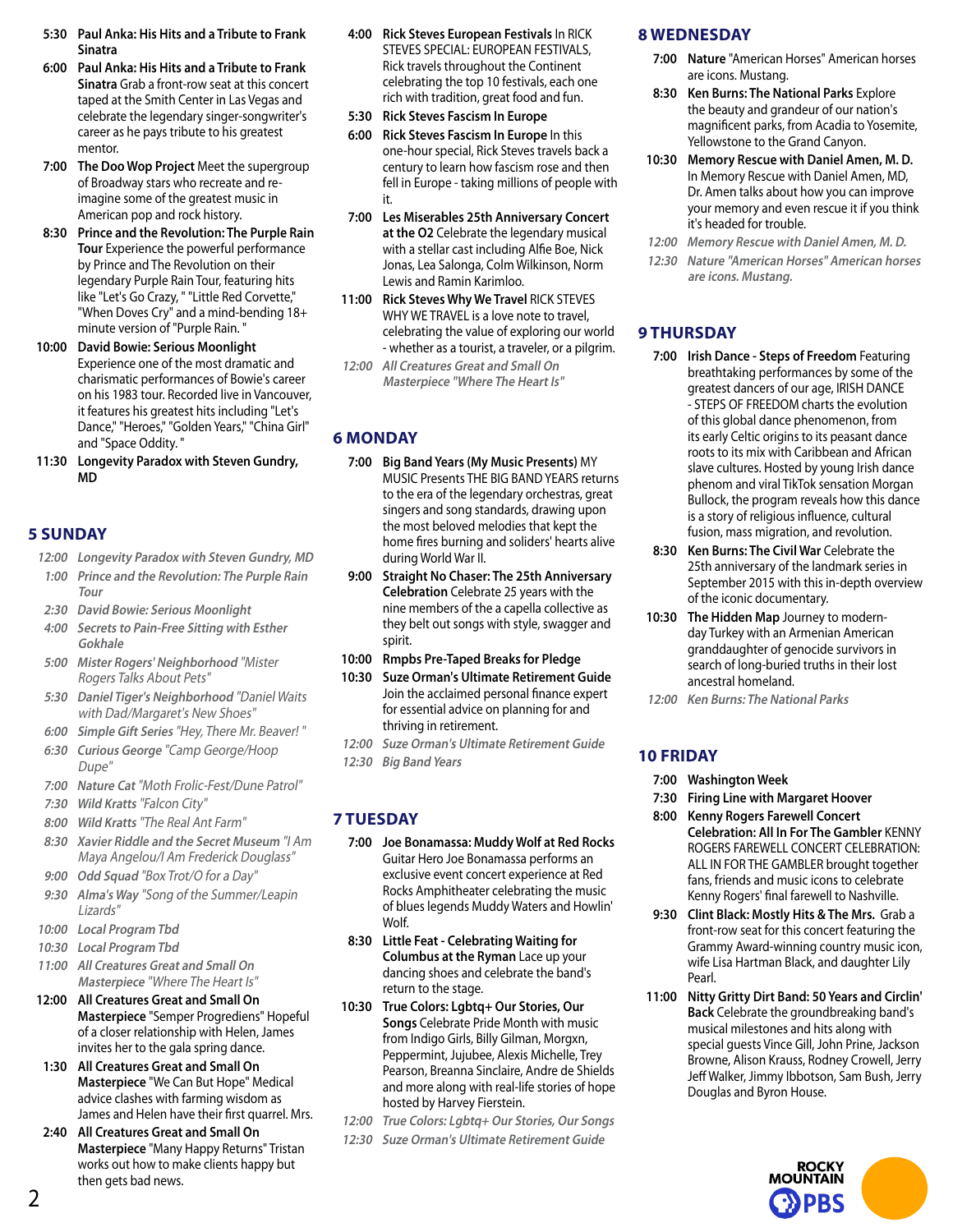#### **11 SATURDAY**

- **12:00 Nitty Gritty Dirt Band: 50 Years and Circlin' Back**
- **12:30 Les Miserables 25th Anniversary Concert at the O2**
- **4:30 Rick Steves Island Hopping Europe**  "Rick,Program, Break"
- **5:00 Wild Kratts** "Back In Creature Time Go Dodo Go, Part 1"
- **5:30 Hero Elementary** "Bugging Out / Eager Beavers"
- **6:00 Alma's Way** "Granny on the Go/Chacho's Day Out"
- **6:30 Odd Squad** "H2 Oh No/In Your Dreams"
- **7:00 Best of the Joy of Painting** "Lake in the Valley"
- **7:30 Fons & Porter's Love of Quilting** "Everything English Paper Piecing"
- **8:00 Quilt in a Day** "Dutch Barn with End of Day"
- **8:30 Best of Sewing with Nancy** "Sew Simple with Rectangles & Squares, Part 2"
- **9:00 Suze Orman's Ultimate Retirement Guide**
- **11:00 Dr. Fuhrman's End Dieting Forever!**
- **12:00 Dr. Fuhrman's End Dieting Forever!** Dr. Fuhrman is back on PBS with a lecture about a lifestyle where you seek foods, recipes and menus that are nutrient rich, so that your body is supplied with its nutritional needs for optimum health, disease prevention, and maximum lifespan.
- **1:00 Memory Rescue with Daniel Amen, M. D.**  In Memory Rescue with Daniel Amen, MD, Dr. Amen talks about how you can improve your memory and even rescue it if you think it's headed for trouble.
- **3:00 Longevity Paradox with Steven Gundry, MD** Have you ever wondered why some people live such long, active lives, while so many of us struggle as we get older?
- **4:30 Straight No Chaser: The 25th Anniversary Celebration** Celebrate 25 years with the nine members of the a capella collective as they belt out songs with style, swagger and spirit.
- **5:30 Rmpbs Pre-Taped Breaks for Pledge**
- **6:00 Big Band Years (My Music Presents)** MY MUSIC Presents THE BIG BAND YEARS returns to the era of the legendary orchestras, great singers and song standards, drawing upon the most beloved melodies that kept the home fires burning and soliders' hearts alive during World War II.
- **8:00 60s Pop, Rock & Soul (My Music Presents)** MY MUSIC Presents '60s POP, ROCK & SOUL is an all-star concert reuniting legendary singers and groups performing the greatest hits of the 1960.
- **10:00 Eat Your Medicine: The Pegan Diet with Mark Hyman, MD** Dr. Mark Hyman is a practicing medical doctor who has been studying nutrition and treating patients for over 30 years.

# **12 SUNDAY**

- **12:00 Aging Backwards 3 with Miranda Esmonde-White**
- **1:00 Memory Rescue with Daniel Amen, M. D.**
- **3:00 Dr. Fuhrman's End Dieting Forever!**
- **5:00 Mister Rogers' Neighborhood**  "Environment"
- **5:30 Daniel Tiger's Neighborhood** "Daniel Gets Mad at Dad/Daniel Gets Mad at His Friends"
- **6:00 Simple Gift Series** "When I Grow Up"
- **6:30 Curious George** "A Good Yarn/Snow Monkey"
- **7:00 Nature Cat** "Lights Out for Sea Turtles/ Nature Art"
- **7:30 Wild Kratts** "Back In Creature Time Tasmanian Tiger, Part 2"
- **8:00 Wild Kratts** "Back In Creature Time Go Dodo Go, Part 1"
- **8:30 Xavier Riddle and the Secret Museum**  "I Am Theodore Roosevelt/I Am Eleanor Roosevelt"
- **9:00 Odd Squad** "Mission O Possible/Nature of the Sand Beast"
- **9:30 Alma's Way** "Granny on the Go/Chacho's Day Out"
- **10:00 Local Program Tbd**
- **10:30 Local Program Tbd**
- **11:00 All Creatures Great and Small On Masterpiece** "The Last Man In"
- **12:00 All Creatures Great and Small On Masterpiece** "Home Truths" James solves both medical and romantic emergencies.
- **1:20 All Creatures Great and Small On Masterpiece** "The Perfect Christmas" James and Helen question their future together in the run up to Christmas Day, while things look grave for one of Darrowby's most beloved animals.
- **2:50 The Queen's Garden** With permission from Queen Elizabeth, this program covers a year in Buckingham Palace Garden, exploring the history and the natural history of this remarkable hidden royal treasure in the heart of London.
- **4:20 Italy Made with Love** Travel through Italy to meet some of the remarkable artisans who still make exceptional items by hand - from glassblowers and ceramicists to olive oil makers and cashmere weavers - all of whom exhibit talent, dedication and love for their art.
- **5:50 I Miss Downton Abbey!** Revisit treasured moments from the unforgettable series, including new behind-the-scenes clips and interview footage.
- **7:50 Endeavour: The Evolution** Celebrate the popular detective's 10th anniversary with a behind-the-scenes retrospective of the captivating series. Featuring interviews with the cast and creators, the program explores what makes Endeavour such a top-notch mystery.
- **9:20 Rick Steves European Festivals** In RICK STEVES SPECIAL: EUROPEAN FESTIVALS, Rick travels throughout the Continent celebrating the top 10 festivals, each one rich with tradition, great food and fun.
- **10:50 The World of Wisdom & Wonder** Escape the stress of everyday life with scenes of nature's breathtaking vistas set to soaring original music and universal words of wisdom.
- **12:00 All Creatures Great and Small On Masterpiece "The Last Man In"**

# **13 MONDAY**

- **7:00 Antiques Roadshow** "Green Bay, Hour Three" Discover Green Bay treasures including a Belle Epoque diamond necklace from about 1915, 1952 and 1954 baseball cards, and Cheyenne cradleboard made around 1895.
- **8:00 Antiques Roadshow** "Newport, Hour One" Experience ROADSHOW history when, for the first time, cameras roll indoors and outdoors! At Rosecliff mansion, see a diamond pin sway in the breeze, a Rohmer doll valued on the patio, and Tiffany vases stun an appraiser in the lavish ballroom.
- **9:00 Lavender Scare** Learn the untold story of how tens of thousands of homosexual federal workers were either fired or denied employment in the 1950s, stirring outrage in the gay community and starting an LGBTQ rights movement with an unlikely hero at the forefront.
- **10:00 Becoming Johanna**
- **10:30 Tell Me More with Kelly Corrigan** "Robin Roberts"
- **11:00 Amanpour and Company** Christiane Amanpour leads wide-ranging, in-depth conversations with global thought leaders and cultural influencers on the issues and trends impacting the world each day, from politics, business and technology to arts, science and sports.
- **12:00 Antiques Roadshow "Green Bay, Hour Three"**

# **14 TUESDAY**

- **7:00 Finding Your Roots** "This Land Is My Land" Henry Louis Gates, Jr. reveals the unexpected family trees of entertainer Queen Latifah and actor Jeffrey Wright, redefining their sense of the black experience and challenging preconceptions about America's past.
- **8:00 American Masters** "Brian Wilson: Long Promised Road" AMERICAN MASTERS is an ongoing series of award-winning primetime specials examining the lives, works, and creative processes of our most outstanding cultural artists.
- **9:30 Classic Albums** "Queen A Night at the Opera" Explore the story behind the album that made the band a global rock phenomenon in 1975.
- **10:30 Queer Silicon Valley** Silicon Valley, known as the high tech capital of the world, has had a profound impact on the LGBTQ+ movement in the United States. In Queer Silicon Valley, a new one hour documentary from Bob Gliner (We're Still Here, Schools That Change Communities, Walk the Walk) and Ken Yeager, the rich history of the LGBTQ+ Community's challenges and successes in Silicon Valley is traced through an ethnically diverse range of voices.
- **11:30 Amanpour and Company**
- **12:00 Amanpour and Company**

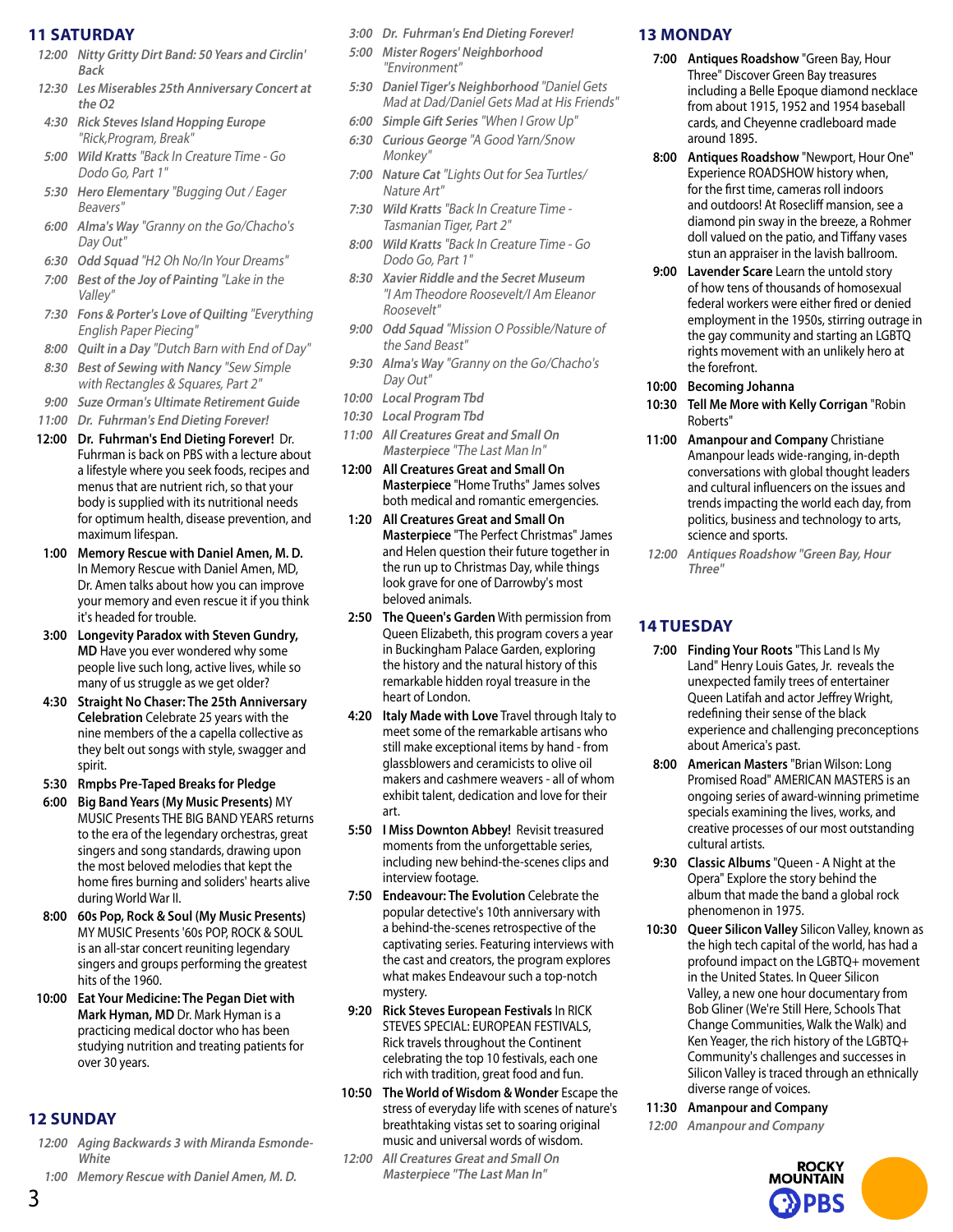# **15 WEDNESDAY**

- **7:00 Nature** "Wild Florida" Florida is home to beaches, coral reefs, pine forests and the famous Everglades wetland, but a growing human population and abandoned exotic pets like pythons are threatening this wild paradise.
- **8:00 Nova** "Polar Extremes" Following a trail of fossils found in all the wrong places -- beech trees in Antarctica, redwoods and hippo-like mammals in the Arctic -- uncover the bizarre history of the poles, from miles-thick ice sheets to warm polar forests teeming with life.
- **10:00 Great Polar Bear Feast** Investigate the problems facing a unique population of polar bears due to climate change.
- **11:00 Amanpour and Company** Christiane Amanpour leads wide-ranging, in-depth conversations with global thought leaders and cultural influencers on the issues and trends impacting the world each day, from politics, business and technology to arts, science and sports.
- **12:00 Nature "Wild Florida"**

# **16 THURSDAY**

**7:00 Colorado Voices** "Black in Denver: Redefining Who We Are" In 2018, Denver artist Narkita set out on a two-year project to investigate and photograph the different identities and individuality among Denver's diverse Black community. In "Black in Denver: Redefining Who We Are," voices of Denver's Black community share insights to the Black experience—challenging stereotypes and revealing the colorful spectrum of Blackness.

#### **7:30 Local Program Tbd**

**8:00 The War** "A Necessary War" (December 1941 - December 1942) - After an overview of the Second World War, which engulfed the world from 1939 to 1945 and cost at least 50 million lives, inhabitants of four towns - Mobile, Alabama; Sacramento, California; Waterbury, Connecticut; and Luverne, Minnesota.

#### **10:30 The Last Ring Home**

- **11:00 Amanpour and Company** Christiane Amanpour leads wide-ranging, in-depth conversations with global thought leaders and cultural influencers on the issues and trends impacting the world each day, from politics, business and technology to arts, science and sports.
- **12:00 Colorado Voices**
- **12:30 Local Program Tbd**

#### **17 FRIDAY**

- **7:00 Washington Week**
- **7:30 Firing Line with Margaret Hoover**
- **8:00 Great Performances at the Met** "Rigoletto" Enjoy baritone Quinn Kelsey in the title role of Verdi's timeless tragedy reset in 1920s Europe by Tony-winning director Bartlett Sher. Maestro Daniele Rustioni conducts with soprano Rosa Feola as Gilda and tenor Piotr Beczala as the Duke of Mantua.
- **10:30 Georgia O'Keeffe: A Woman On Paper**
- **11:00 Amanpour and Company** Christiane Amanpour leads wide-ranging, in-depth conversations with global thought leaders and cultural influencers on the issues and trends impacting the world each day, from politics, business and technology to arts, science and sports.

#### **18 SATURDAY**

- **12:00 Great Performances at the Met** "Rigoletto"
- **2:30 Georgia O'Keeffe: A Woman On Paper**
- **3:00 Craft In America** "Harmony"
- **4:00 Craft In America** "Jewelry"
- **5:00 Wild Kratts** "Seasquatch"
- **5:30 Hero Elementary** "Knot So Fast / Made in the Shade"
- **6:00 Alma's Way** "Checkers Champ/World's Greatest"
- **6:30 Odd Squad** "A Case of the Sing-Alongs/Ms. O Uh-Oh"
- **7:00 Best of the Joy of Painting** "Just Before The Storm"
- **7:30 Fons & Porter's Love of Quilting** "Pinwheels & Posies"
- **8:00 Quilt in a Day** "Bank Barn & Flying Kite"
- **8:30 Best of Sewing with Nancy** "Sew Simple with Rectangles & Squares, Part 3"
- **9:00 Reconstruction: America After The Civil War**
- **11:30 Reconstruction: America After The Civil War**
- **12:00 Reconstruction: America After The Civil War** Explore the rise of Jim Crow and the undermining of Reconstruction's legal and political legacy, and see how African Americans fought back using artistic expression to put forward a "New Negro" for a new century.
- **2:30 Underground Railroad: The William Still Story** This program tells the story of William Still, one of the most important yet unheralded individuals of the Underground Railroad.
- **4:00 Slavery By Another Name** Discover the little-known story of the labor practices and laws that effectively created a new form of slavery in the South that persisted into the 20th century.
- **6:00 Henry Louis Gates, Jr. Uncovering America** Courtney B. Vance hosts this celebration of the renowned, respected and popular historian, author and filmmaker.
- **7:30 Buddy Guy: True to the Blues** Meet the living legend from the 1950s Chicago blues scene who inspired The Rolling Stones, Jimmy Page, Jimi Hendrix, Eric Clapton and Stevie Ray Vaughan on the way to becoming a Rock and Roll Hall of Fame inductee and an eight-time GRAMMY winner.
- **9:30 Tina Turner: One Last Time** Join one of the best-selling recording artists of all time for her unforgettable concert filmed at London's Wembley Stadium in 2000.
- **11:00 Mavis Staples: I'll Take You There An All-Star Celebration** MAVIS STAPLES: I'LL TAKE YOU THERE - AN ALL-STAR CONCERT CELEBRATION is a once-in-a-lifetime music event recorded at Chicago's famous Auditorium Theatre in 2014 for the iconic singer's 75th birthday.

# **19 SUNDAY**

- **12:00 Mavis Staples: I'll Take You There An All-Star Celebration**
- **12:30 Henry Louis Gates, Jr. Uncovering America** Courtney B. Vance hosts this celebration of the renowned, respected and popular historian, author and filmmaker.
- **2:00 Underground Railroad: The William Still Story**
- **3:30 Tina Turner: One Last Time**
- **5:00 Mister Rogers' Neighborhood** "A Drawing Contest/How People Make Crayons"
- **5:30 Daniel Tiger's Neighborhood** "Something Special for Dad/I Love You, Mom"
- **6:00 Simple Gift Series** "The Artist Inside of Me"
- **6:30 Curious George** "Basic Training/A Wind-Er Wonderland"
- **7:00 Nature Cat** "Agents of the Great Outdoors/ The Nature-tastic Four"
- **7:30 Wild Kratts** "Cheetah Racer"
- **8:00 Wild Kratts** "Seasquatch"
- **8:30 Xavier Riddle and the Secret Museum** "I Am Harriet Tubman"
- **9:00 Odd Squad** "Skip Day/The Great Grinaldi"
- **9:30 African-Americans: Many Rivers to Cross Pledge** "Placeholder 101-106 Plus Nat'l Breaks"

**12:00 African-Americans: Many Rivers to Cross Pledge** "Placeholder 101-106 Plus Nat'l Breaks"

- **5:30 Endeavour: The Evolution**
- **6:00 Endeavour: The Evolution** Celebrate the popular detective's 10th anniversary with a behind-the-scenes retrospective of the captivating series. Featuring interviews with the cast and creators, the program explores what makes Endeavour such a top-notch mystery.
- **7:00 Hotel Portofino** "First Impressions" Rose and her mother arrive at the hotel to evaluate a prospective marriage with Lucian, the war veteran son of the hotel's proprietors.
- **8:00 Endeavour On Masterpiece** "Season 8: Striker" An explosive murder at an Oxford college has potentially far-reaching political ramifications. Meanwhile, Endeavour is tasked with guarding the life of a beloved football team's star striker.
- **10:00 The Fall** "The Mind Is Its Own Place"
- **11:00 The Hunter**
- **12:00 Hotel Portofino "First Impressions"**

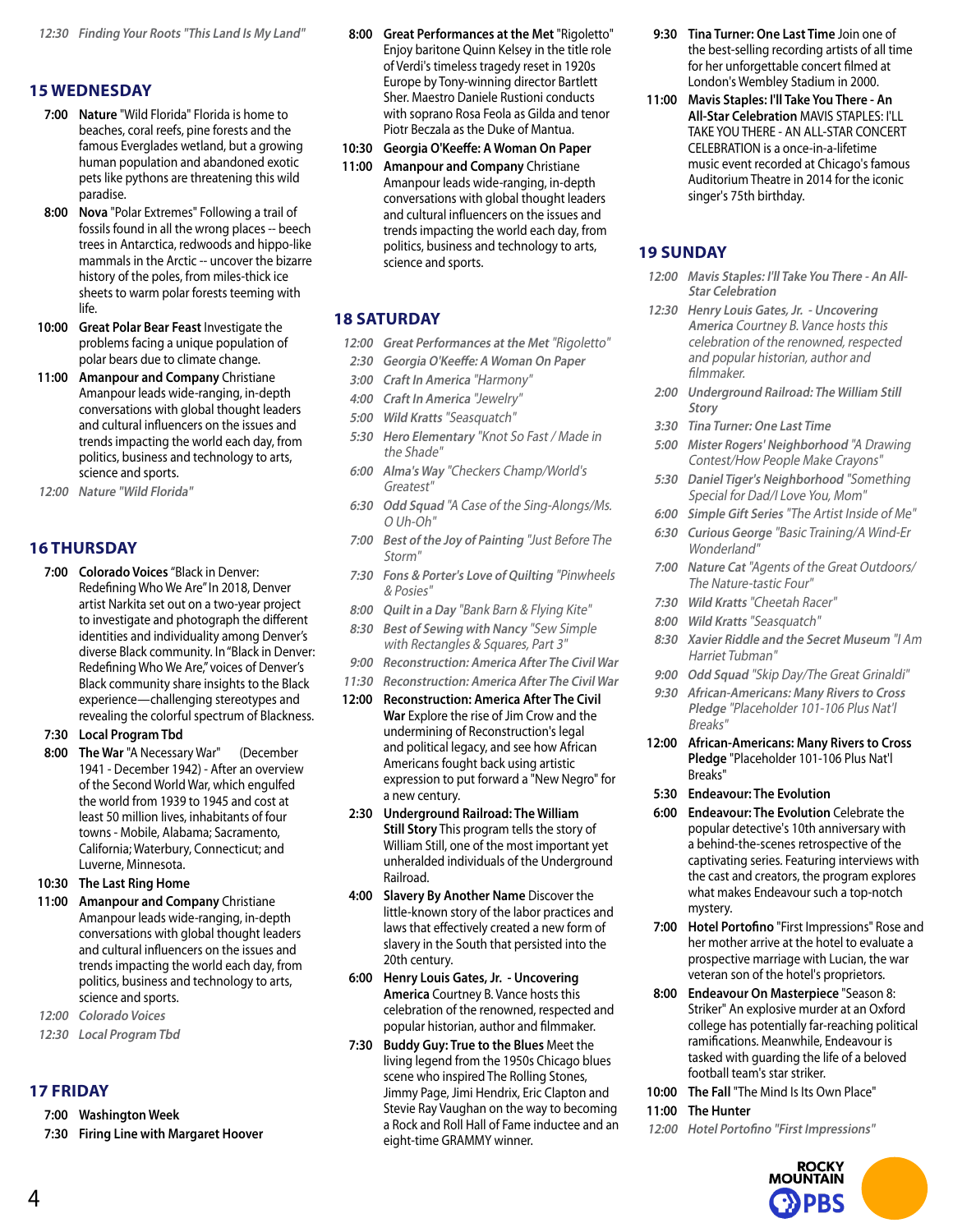#### **20 MONDAY**

- **7:00 Antiques Roadshow** "Newport, Hour Two" Learn about historical treasures as they're appraised at Rosecliff, a Gilded Age mansion. Finds include a Faberge jade snuff bottle made around 1890, Basquiat oil stick drawing, and General Wharton Civil War archive.
- **8:00 Antiques Roadshow** "Newport, Hour Three" Celebrate as ROADSHOW wraps up its visit to Rosecliff mansion with more treasures, including a Tiffany & Co. sapphire and diamond ring, a Boston bureau table made around 1770, and M. C.
- **9:00 POV** "Who Killed Vincent Chin? " On a hot summer night in Detroit in 1982, Ronald Ebens, an autoworker, killed Vincent Chin, a young Chinese American engineer with a baseball bat.
- **10:30 Tell Me More with Kelly Corrigan** "Kate Bowler"
- **11:00 Amanpour and Company** Christiane Amanpour leads wide-ranging, in-depth conversations with global thought leaders and cultural influencers on the issues and trends impacting the world each day, from politics, business and technology to arts, science and sports.
- **12:00 Antiques Roadshow "Newport, Hour Two"**

#### **21 TUESDAY**

- **7:00 Finding Your Roots** "Write My Name in the Book of Life" Henry Louis Gates, Jr. helps musician Pharrell Williams and filmmaker Kasi Lemmons uncover extraordinarily rare first-person accounts of their enslaved ancestors.
- **8:00 Jon Stewart: The Mark Twain Prize** Celebrate the comedic talents of Jon Stewart, this year's recipient of the Mark Twain Prize for American Humor.
- **9:30 Julia Louis-Dreyfus: The Mark Twain Prize** The John F. Kennedy Center for the Performing Arts presents the 21st annual Mark Twain Prize for American Humor to 11-time Emmy winner Julia Louis-Dreyfus, who has starred in the acclaimed comedies "Seinfeld" and "Veep. "
- **11:00 Amanpour and Company** Christiane Amanpour leads wide-ranging, in-depth conversations with global thought leaders and cultural influencers on the issues and trends impacting the world each day, from politics, business and technology to arts, science and sports.
- **12:00 Finding Your Roots "Write My Name in the Book of Life"**

#### **22 WEDNESDAY**

**7:00 Nature** "Sharks of Hawaii" Learn surprising facts about the sharks that call the warm waters near Hawaii's islands their home.

- **8:00 Nova** "Look Who's Driving" Tech giants and car manufacturers alike are developing selfdriving cars and some of them are already on public roads.
- **9:00 Planet California** "Rivers of Gold" California is a land of extremes - tallest, deepest, highest, hottest. But in a rapidly changing and thirsty world, drought, dams and fire pose dire threats to an ecosystem connected by rivers on land, in the air and in the sea.
- **10:00 Nature's Great Events** "The Great Melt" Witness the planet's most breathtaking natural events, and follow the dramatic wildlife stories behind them.
- **11:00 Amanpour and Company** Christiane Amanpour leads wide-ranging, in-depth conversations.
- **12:00 Nature "Sharks of Hawaii"**

# **23 THURSDAY**

- **7:00 Colorado Voices**
- **7:30 Local Program Tbd**
- **8:00 The War** "When Things Get Tough" (January 1943 - December 1943) - By January 1943, Americans have been at war for more than a year. The Germans still occupy most of Western Europe; the Allies can't agree on a plan or timetable to dislodge them.
- **10:00 Nazi Mega Weapons** "Atlantic Wall" To protect occupied Europe from an Allied invasion, Hitler demanded the construction of a defensive wall stretching thousands of kilometers from France in the south to Norway in the north.
- **11:00 Amanpour and Company** Christiane Amanpour leads wide-ranging, in-depth conversations with global thought leaders and cultural influencers on the issues and trends impacting the world each day, from politics, business and technology to arts, science and sports.
- **12:00 Colorado Voices**
- **12:30 Local Program Tbd**

# **24 FRIDAY**

- **7:00 Washington Week**
- **7:30 Firing Line with Margaret Hoover**
- **8:00 The Great American Recipe** "If I Were A Recipe" Join the ten contestants for their first challenge: creating a dish that expresses their unique story and talents.
- **9:00 American Anthems** "Episode 1"
- **9:30 Antiques Roadshow Recut** "Episode 1"
- **10:00 10 Streets That Changed America** A whirlwind tour of 10 streets that change the way we get around: from Broadway in New York and Wilshire in Los Angeles, to the Boston Post Road and the Lincoln Highway.
- **11:00 Amanpour and Company** Christiane Amanpour leads wide-ranging, in-depth conversations.

# **25 SATURDAY**

- **12:00 The Great American Recipe** "If I Were A Recipe"
- **1:00 American Anthems** "Episode 1"
- **1:30 Antiques Roadshow Recut** "Episode 1"
- **2:00 10 Streets That Changed America**
- **3:00 Icon: Music Through The Lens** "On Camera" Get to know some of music photography's greatest names and what factors define an iconic image.
- **4:00 Icon: Music Through The Lens** "On The Road"
- **5:00 Wild Kratts** "A Huge Orange Problem"
- **5:30 Hero Elementary** "Search and Rescue / Secret Lives of Teachers"
- **6:00 Alma's Way** "Do The Waltzango/Big Brother Bootcamp"
- **6:30 Odd Squad** "Drop Gadget Repeat/20 Questions"
- **7:00 Best of the Joy of Painting** "Surprising Falls"
- **7:30 Fons & Porter's Love of Quilting** "Cozy Moments"
- **8:00 Quilt in a Day** "Quatrefoil & Cups and Saucers"
- **8:30 Best of Sewing with Nancy** "Change Up Patchwork, Part 1"
- **9:00 Yoga In Practice** "The Inner Fire of Transformation"
- **9:30 The Great American Recipe** "If I Were A Recipe"
- **10:30 Welcome to My Farm** "Strawberries Forever"
- **11:00 Christopher Kimball's Milk Street Television**  "Milk Street Vegetarian"
- **11:30 Cook's Country** "Ballpark Classics"
- **12:00 America's Test Kitchen** "Perfectly Fried Seafood"
- **12:30 Steven Raichlen's Project Fire**
- **1:00 Lidia's Kitchen** "Little Effort, Big Flavor" **1:30 Les Stroud's Wild Harvest** "Spring Beauty &
- Catnip"
- **2:00 Christina Cooks: Back to the Cutting Board** "The Tomato"
- **2:30 Wild Travels**
- **3:00 Les Stroud's Beyond Survival** "The Seed Ceremony Part 2"
- **3:30 Real Road Adventures** "Liechtenstein"
- **4:00 Rick Steves' Europe** "Norway's West: Fjords, Mountains and Bergen"
- **4:30 This Old House** "Saratoga Springs Raise The Roof"
- **5:00 This Old House** "Saratoga Springs Up and Away"
- **5:30 PBS NewsHour Weekend**
- **6:00 Antiques Roadshow** "Newport, Hour Two" Learn about historical treasures as they're appraised at Rosecliff, a Gilded Age mansion.
- **7:00 Agatha Christie's: Poirot** "Murder in the Mews"
- **8:00 Death In Paradise** The arrival of a long-lost brother to a family-run golf club culminates in a body on the course.
- **9:00 Midsomer Murders** "Send in the Clowns, Part 1"